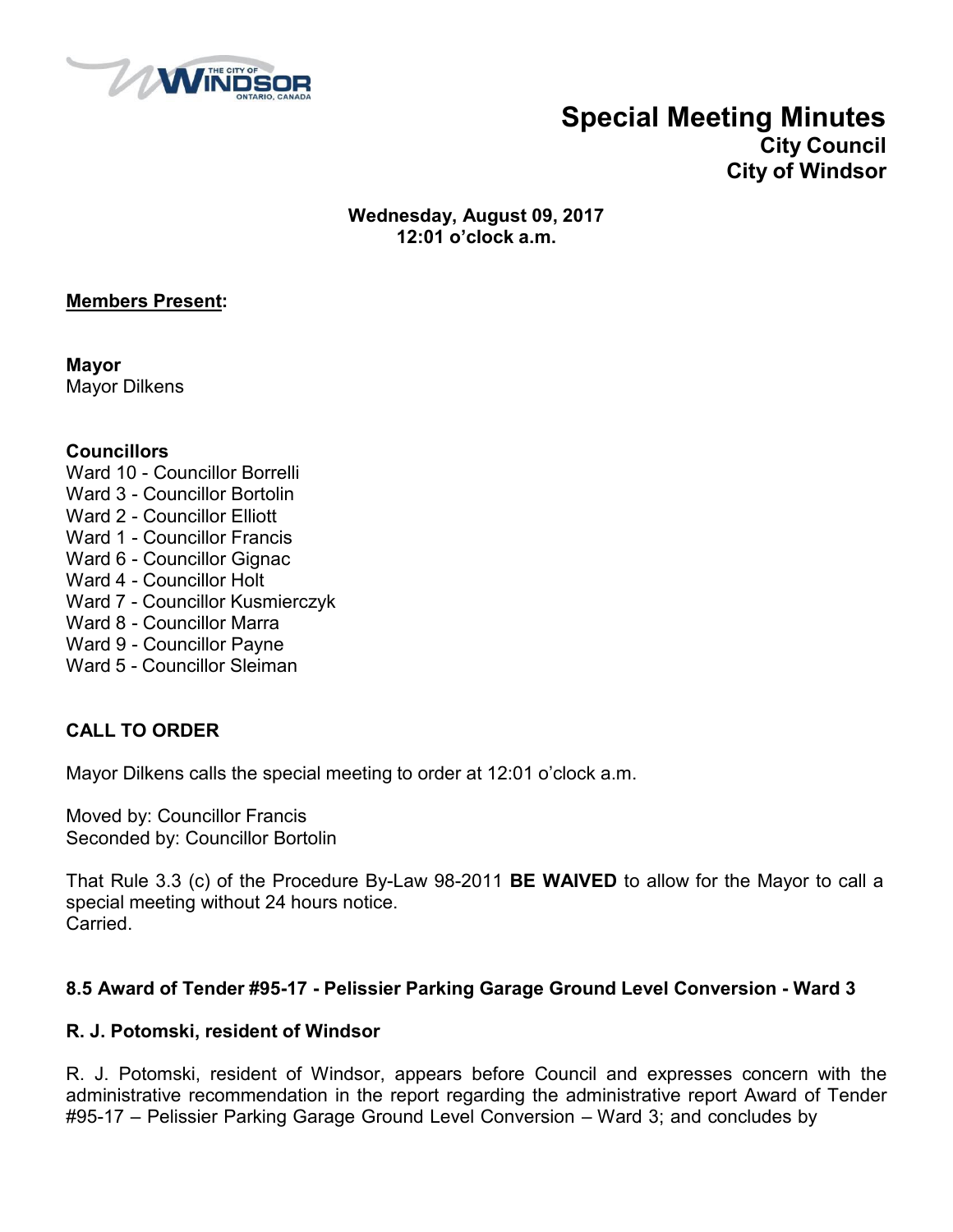## **Special Meeting Minutes City Council Wednesday, August 9, 2017** Page **2** of **13**

indicating that there is ample amount of parking, and an increase in the number of spots is not necessary.

#### **Al Teshuba, resident of Ward 10**

Al Teshuba, resident of Ward 10, appears before Council and expresses concern with the administrative recommendation in the report regarding the administrative report Award of Tender #95-17 – Pelissier Parking Garage Ground Level Conversion – Ward 3; and concludes by suggesting that the garage should be sold to the private sector.

#### **Kate Isley, resident of Ward 3**

Kate Isley, resident of Ward 3, appears before Council and expresses concern with the administrative recommendation in the report regarding the administrative report regarding Award of Tender #95-17 – Pelissier Parking Garage Ground Level Conversion – Ward 3; and concludes by suggesting that charges for parking currently in place are not viable for students and that the garage should be sold to the private sector.

#### **Jackie Lassaline, land use planner**

Jackie Lassaline, land use planner, appears before Council and expresses concern with the administrative recommendation in the report regarding the administrative report regarding Award of Tender #95-17 – Pelissier Parking Garage Ground Level Conversion – Ward 3; and concludes by suggesting that Council reconsider removing the commercial space and converting it to parking spots.

#### **T. J. Bondy, resident of Ward 1**

T. J. Bondy, resident of Ward 1, appears before Council and expresses concern with the administrative recommendation in the report regarding the administrative report regarding Award of Tender #95-17 – Pelissier Parking Garage Ground Level Conversion – Ward 3; and concludes by suggesting that the overage in the tender is not justifiable and maintaining the commercial space increases the walkability of the downtown causing it to be revitalized.

#### **David Hanna, resident of Ward 1**

David Hanna, resident of Ward 1, appears before Council and expresses concern with the administrative recommendation in the report regarding the administrative report regarding Award of Tender #95-17 – Pelissier Parking Garage Ground Level Conversion – Ward 3; and concludes by suggesting that the tender is too expensive and that additional parking in the area is not required.

#### **Allison Mistakidis, resident of Ward 5**

Allison Mistakidis, resident of Ward 5, appears before Council and expresses concern with the administrative recommendation in the report regarding the administrative report regarding Award of Tender #95-17 – Pelissier Parking Garage Ground Level Conversion – Ward 3; and concludes by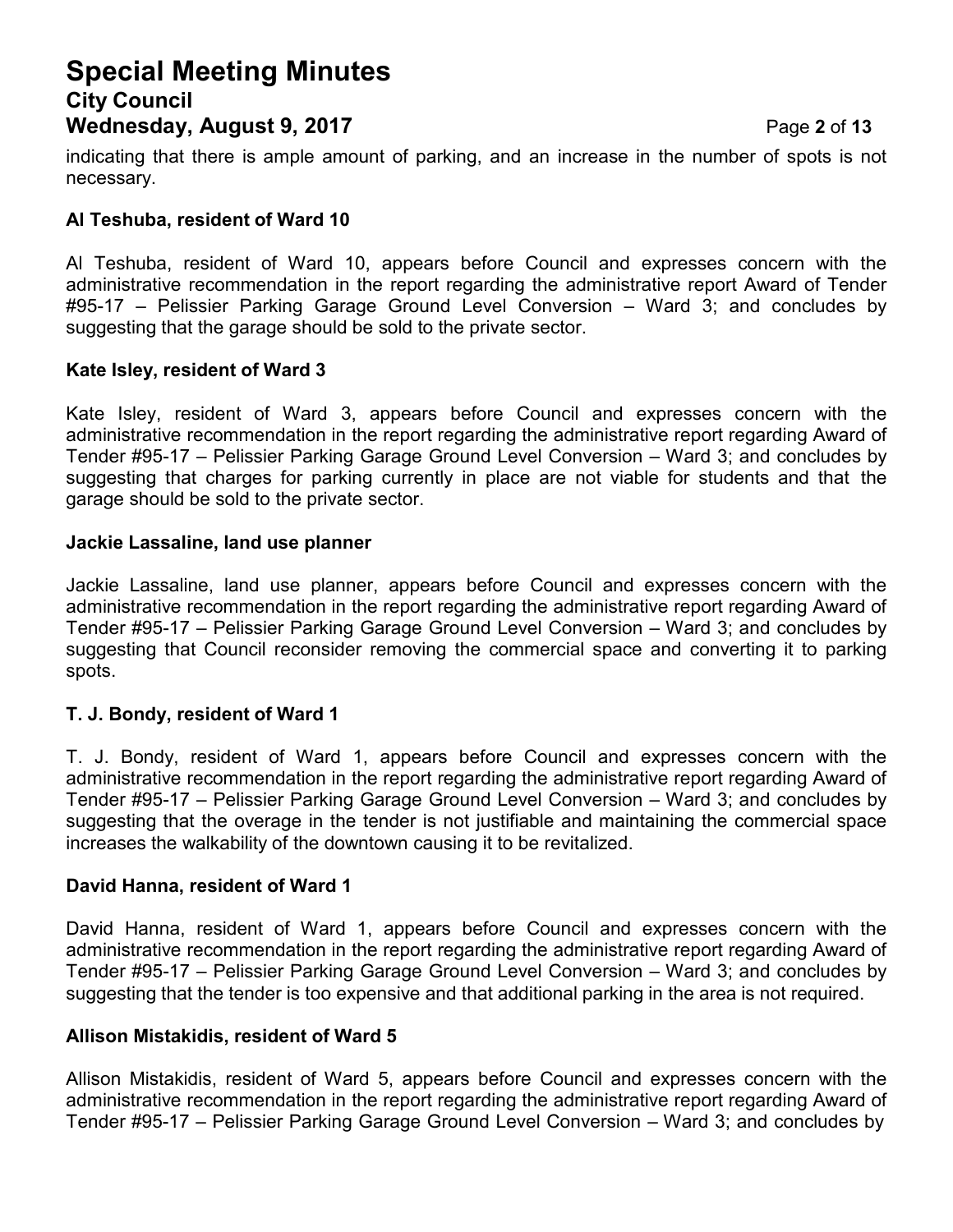## **Special Meeting Minutes City Council Wednesday, August 9, 2017** Page **3** of **13**

suggesting that removing the commercial space from the garage and accepting the tender is a mistake.

#### **Murad Erzinclioglu, resident of Ward 3**

Murad Erzinclioglu, resident of Ward 3, appears before Council and expresses concern with the administrative recommendation in the report regarding Award of Tender #95-17 – Pelissier Parking Garage Ground Level Conversion – Ward 3; and concludes by suggesting that there is an over abundance of parking in the area and more spots are not required and to reject the tender that has been presented.

#### **Larry Horwitz, representing the Downtown Windsor BIA**

Larry Horwitz, representing the Downtown Windsor BIA, appears before Council and expresses concern with the administrative recommendation in the report regarding the report regarding Award of Tender #95-17 – Pelissier Parking Garage Ground Level Conversion – Ward 3; and concludes by providing a brief description about the Detroit Z parking garage and encourages Council to revert the parking spaces back to commercial space.

#### **Stephen Golden, resident of Ward 3**

Stephen Golden, resident of Ward 3, appears before Council expressing concern with the administrative recommendation in the report regarding Award of Tender #95-17 – Pelissier Parking Garage Ground Level Conversion – Ward 3; and concludes by suggesting that the parking lot is underutilized and there is no need to add more parking spaces.

#### **Cecile Paquette Crouchman, resident of Ward 9**

Cecile Paquette Crouchman, resident of Ward 9, appears before Council expressing concern with the administrative recommendation in the report regarding Award of Tender #95-17 – Pelissier Parking Garage Ground Level Conversion – Ward 3; and concludes by suggesting that the cost to add parking outweighs the benefits and suggests that residents are at risk by removing the commercial portion.

Moved by: Councillor Bortolin Seconded by: Councillor Kusmierczyk

That the report of the City Engineer dated July 26, 2017 regarding the Award of Tender #95-17 Pelissier Parking Garage Ground Level Conversion BE NOTED AND FILED; and,

That administration BE DIRECTED to investigate leasing out the main floor units in the Parking Garage.

The motion is **put** and is **lost**.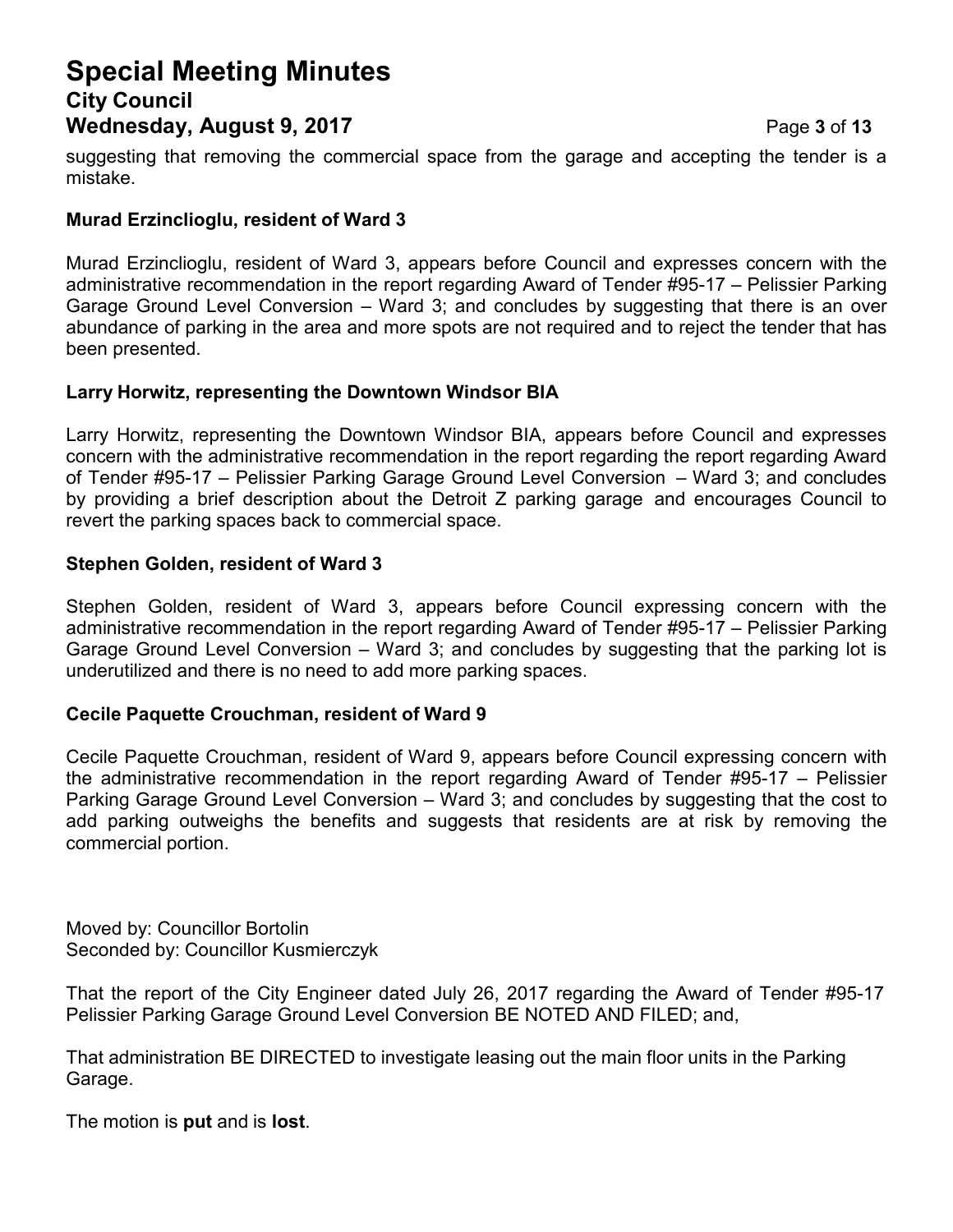## **Special Meeting Minutes City Council Wednesday, August 9, 2017** Page **4** of **13**

Aye votes: Councillors Kusmierczyk, Marra, Holt and Bortolin. Nay votes: Councillors Borrelli, Gignac, Elliott, Sleiman, Payne and Francis.

Moved by: Councillor Sleiman Seconded by: Councillor Francis

Decision Number: CR471/2017

I. That the following low tender **BE ACCEPTED:**

| <b>TENDERER:</b>                                          | <b>Elmara Construction Co. Limited</b> |
|-----------------------------------------------------------|----------------------------------------|
| TENDER NO.:                                               | 95-17                                  |
| <b>NEGOTIATED TENDER PRICE: \$723,500 (excluding HST)</b> |                                        |
| <b>ACCOUNT CHARGED:</b>                                   | 007 5410-7P01-02942-7161058            |

And that the Chief Administrative Officer and City Clerk **BE AUTHORIZED** to sign a contract with Elmara Construction Co. Limited, satisfactory in form to the City Solicitor, in financial content to the City Treasurer and in technical content to the City Engineer; and

II. That \$315,980 **BE APPROVED** to fund the construction cost increase and that such amount **BE FUNDED** from the 2014 Enhanced Capital Budget Placeholder Allocation for a new Multi Story Parking Facility on Lot 11.

Carried. At the request of Councillor Bortolin**,** a recorded vote is taken.

Aye votes: Councillors Borrelli, Gignac, Elliott, Sleiman, Payne, Francis and Mayor Dilkens. Nay votes: Councillors Kusmierczyk, Marra, Holt and Bortolin. Abstain: None. Absent: None.

Moved by: Councillor Gignac Seconded by: Councillor Francis

Decision Number: CR472/2017

That Administration **REPORT BACK** with respect to conducting an EOI for the rental of the commercial space in the Goyeau Street Parking garage. Carried.

At the request of Mayor Dilkens**,** a recorded vote is taken.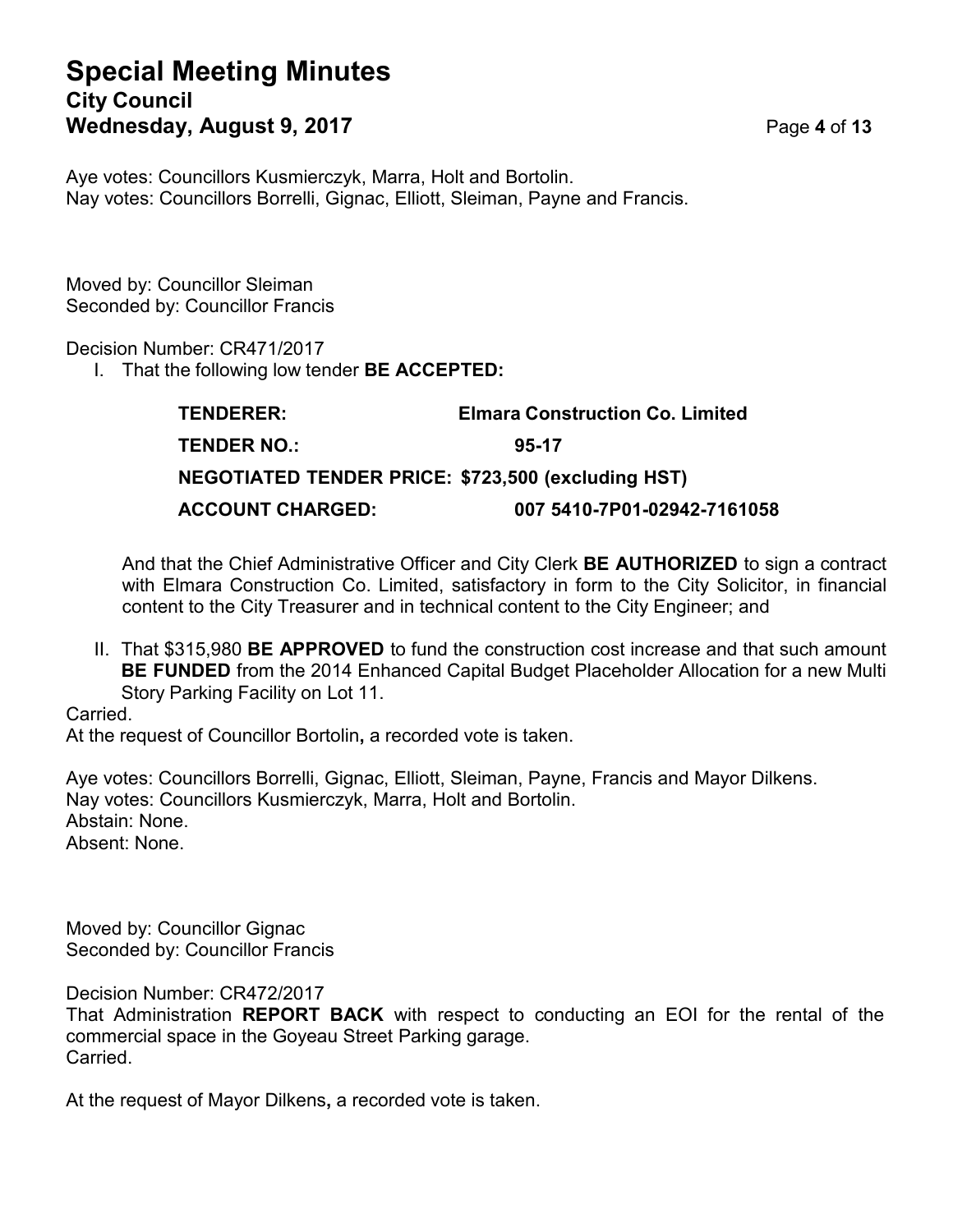## **Special Meeting Minutes City Council Wednesday, August 9, 2017** Page **5** of **13**

Aye votes: Councillors Borrelli, Gignac, Elliott, Sleiman, Payne, Francis, Kusmierczyk, Marra, Holt, Bortolin and Mayor Dilkens. Nay votes: None.

Moved by: Councillor Borrelli Seconded by: Councillor Francis

Decision Number: CR473/2017

That Administration **REPORT BACK** to City Council on the capital and operating improvements required at both the Goyeau and Pelissier Street garages that would improve lighting, cleanliness, and appearance of these garages, including the cost of implementing these upgrades and appropriate operating method. In addition, Administration should look at the appropriate monthly and hourly rates needed across the entire City owned parking system to make these capital and operating improvements and make rate recommendations to City Council by December 2017. Carried.

> Report Number: C 123/2017 Clerk's File: APM/12685

#### **11. REGULAR BUSINESS ITEMS (Non-Consent Items)**

#### **11.2 2018 Proposed Budget Process & Timeline**

Moved by: Councillor Kusmierczyk Seconded by: Councillor Marra

Decision Number: CR474/2017

That the report of the Chief Financial Officer & City Treasurer dated June 29, 2017 regarding the 2018 Proposed Budget Process & Timeline **BE RECEIVED** for information; and,

That City Council **APPROVE** the proposed budget process and budget development timelines; and,

That City Council **COMMUNICATE** to Administration any key council priorities relative to the development of the 2018 budget, including fiscal goals and any desired increases or decreases to specific service levels and/or changes to the methodology of how the services are currently delivered; and,

That through the 2018 budget process, a 6-year Capital Budget Plan **BE UPDATED** to include projects for the year 2023 and balanced to projected available funding; and,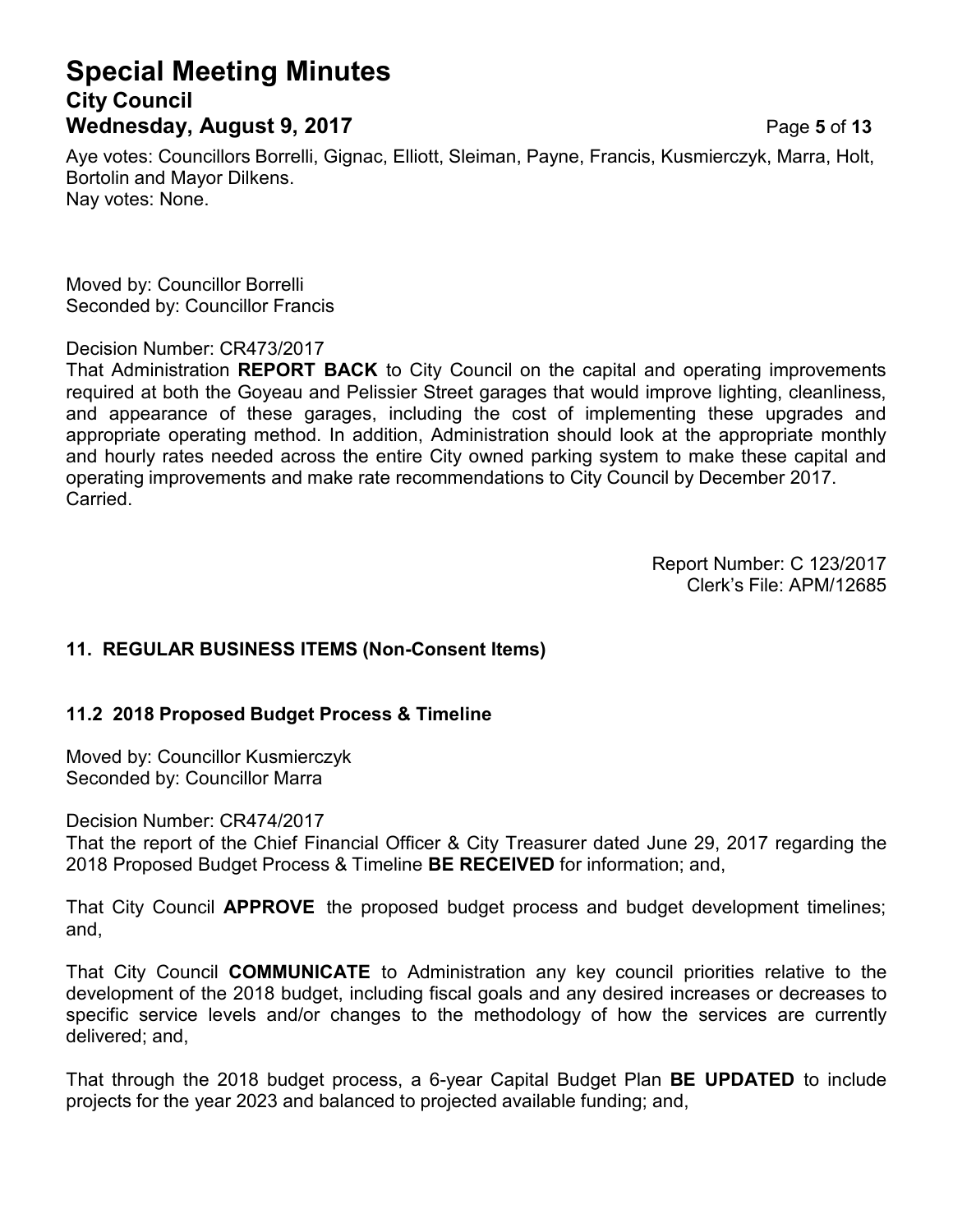## **Special Meeting Minutes City Council Wednesday, August 9, 2017** Page **6** of **13**

That an updated 5-Year Debt Reduction / Reserve Enhancement Model **BE PREPARED** and included in the 2018 Budget Documents; and,

That an updated 5-year Sewer Surcharge model **BE DEVELOPED** and included in the 2018 Budget Documents; and,

That administration **REPORT BACK** on options and best practices for the budget deliberation process including conducting the meeting over 2 days. Carried.

> Report Number: C 106/2017 Clerk's File: AFB/12410

#### **8.3 Award of Tender 12-17 - Kamloops Street Trunk Sewer and Marentette Avenue Reconstruction - Ward 9**

Moved by: Councillor Payne Seconded by: Councillor Francis

Decision Number: CR475/2017

1. That the following low tender **BE ACCEPTED:**

| <b>TENDERER:</b>           | <b>Coco Paving Inc.</b>                            |
|----------------------------|----------------------------------------------------|
| <b>TENDER NO:</b>          | $12 - 17$                                          |
| <b>TOTAL TENDER PRICE:</b> | \$2,918,000.00 (excluding HST)                     |
|                            | ACCOUNT TO BE CHARGED: 007-5410-9998-02942-7161050 |

and that the Chief Administrative Officer and City Clerk **BE AUTHORIZED** to sign a contract with the low tenderer, satisfactory in technical content to the City Engineer, in financial content to the City Treasurer, and in form to the City Solicitor; and,

2. That \$369,189 **BE TRANSFERRED** from the Sewer Surcharge Reserve (Fund 153) to the Kamloops Extension and Marentette Trunk Storm Sewer Project (Project ID# 7161050), in order to fund gross expenditures estimated at \$3,361,138.

Carried.

Report Number: C 114/2017 Clerk's File: SW/12893

#### **12. CONSIDERATION OF COMMITTEE REPORTS**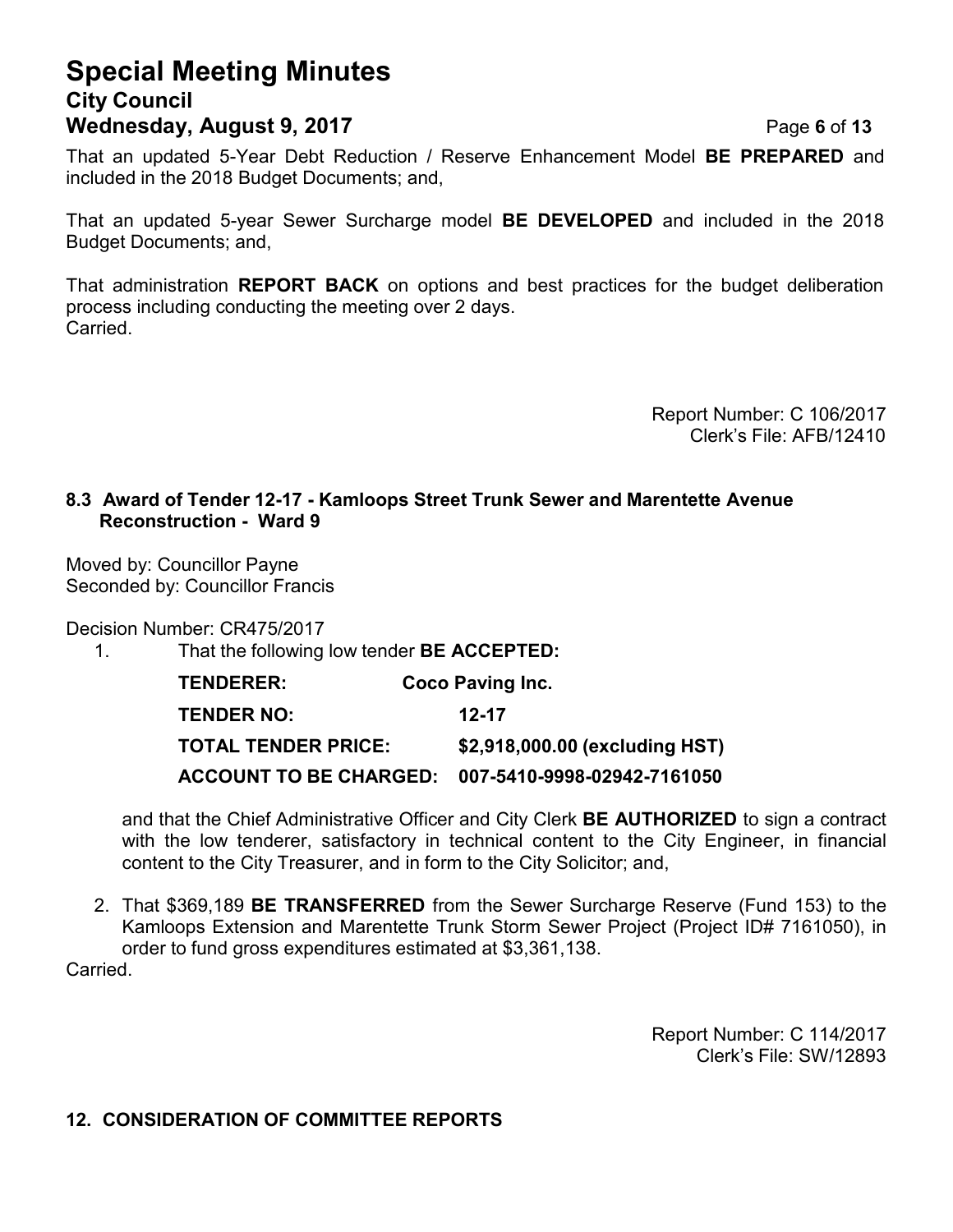#### **12.1 Report of the Special In-Camera meeting held on August 8, 2017**

Moved by: Councillor Holt Seconded by: Councillor Kusmierczyk

Decision Number: CR476/2017 That the **Report of the Special in-camera** meeting held August 8, 2017 **BE ADOPTED** as presented. Carried.

Clerk's File: ACO2017

#### **12.2 Report of the Special In-Camera meeting held on July 28, 2017**

Moved by: Councillor Holt Seconded by: Councillor Kusmierczyk

Decision Number: CR477/2017

That the **Report of the Special in-camera** meeting held July 28, 2017 **BE ADOPTED** as presented. Carried.

> Report Number: SCM 144/2017 Clerk's File: ACO2017

#### **13. BY-LAWS (First and Second Reading)**

Moved by: Councillor Marra Seconded by: Councillor Payne

That the following By-laws No. 115-2017 through 121-2017 (inclusive) be introduced and read a first and second time:

**115-2017** A BY-LAW TO FURTHER AMEND BY-LAW NUMBER 9148 BEING A BY-LAW TO REGULATE TRAFFIC WITHIN THE LIMITS OF THE CITY OF WINDSOR, authorized by CR358/2017, adopted June 19, 2017

**116-2017** A BY-LAW TO FURTHER AMEND BY-LAW 9023 BEING A BY-LAW TO REGULATE VEHICULAR PARKING WITHIN THE LIMITS OF THE CITY OF WINDSOR ON MUNICIPAL STREETS, MUNICIPAL PARKING LOTS AND PRIVATE PROPERTIES, authorized by CR358-2017, adopted June 19, 2017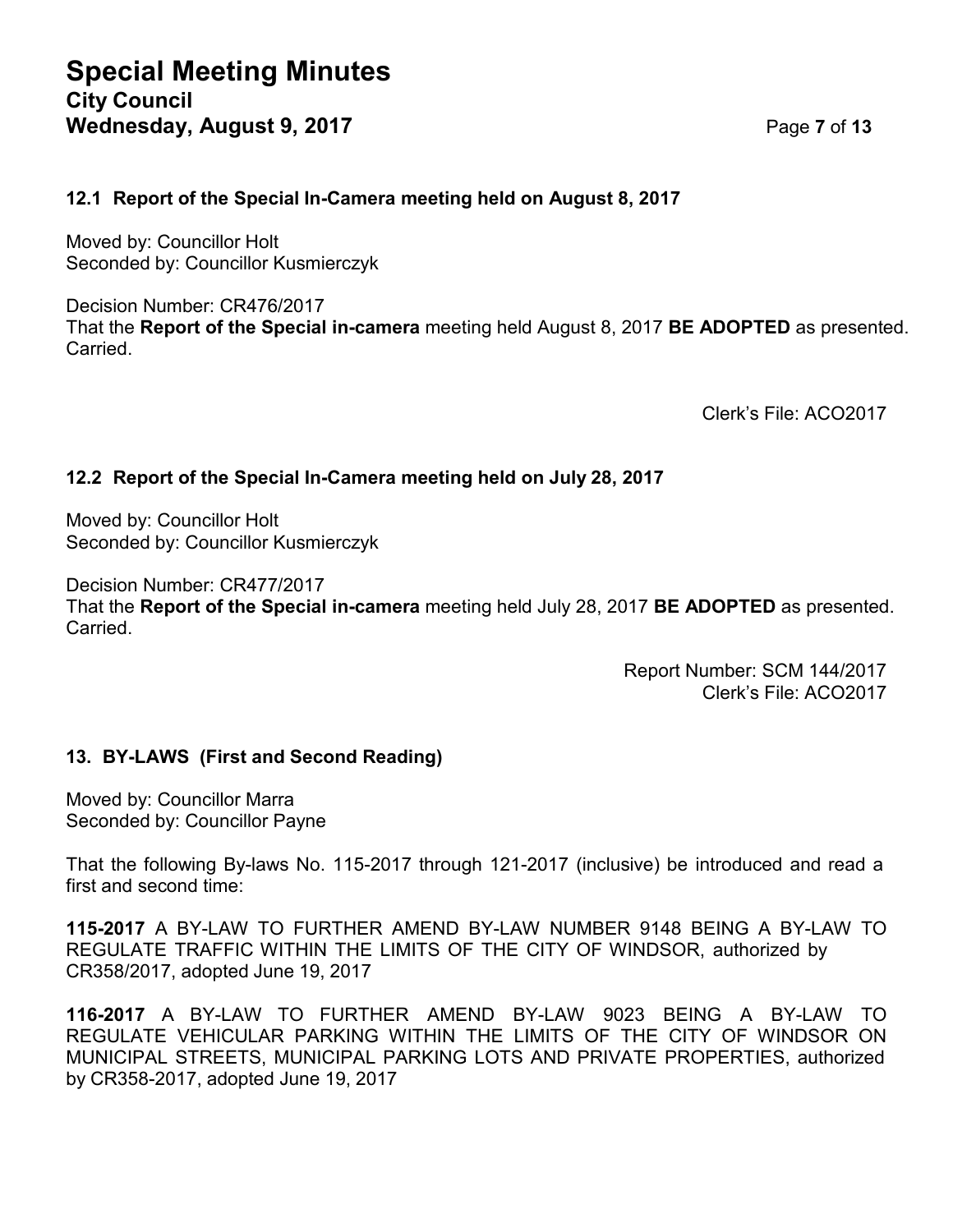# **Special Meeting Minutes**

**City Council Wednesday, August 9, 2017** Page **8** of **13**

**117-2017** A BY-LAW TO FURTHER AMEND BY-LAW NUMBER 8600 CITED AS THE "CITY OF WINDSOR ZONING BY-LAW", authorized by By-law 8600, Section 21(13)(b), adopted March 31, 1986

**118-2017** A BY-LAW TO PROVIDE THAT PART-LOT CONTROL SHALL NOT APPLY TO CERTAIN LAND THAT IS WITHIN REGISTERED PLAN 12M-631 IN THE CITY OF WINDSOR, authorized by By-Law 139-2013, adopted August 26, 2013

**119-2017** A BY-LAW TO FURTHER AMEND BY-LAW NUMBER 9148 BEING A BY-LAW TO REGULATE TRAFFIC WITHIN THE LIMITS OF THE CITY OF WINDSOR, authorized by CAO4128, approved July 26, 2017

**120-2017** A BY-LAW TO FURTHER AMEND BY-LAW 9023 BEING A BY-LAW TO REGULATE VEHICULAR PARKING WITHIN THE LIMITS OF THE CITY OF WINDSOR ON MUNICIPAL STREETS, MUNICIPAL PARKING LOTS AND PRIVATE PROPERTIES, authorized by CR381-2017, adopted on July 17, 2017

**121-2017** A BY-LAW TO CONFIRM PROCEEDINGS OF THE COUNCIL OF THE CORPORATION OF THE CITY OF WINDSOR AT ITS MEETING HELD ON THE EIGHTH DAY OF AUGUST, 2017

**122-2017** A BY-LAW TO CONFIRM PROCEEDINGS OF THE COUNCIL OF THE CORPORATION OF THE CITY OF WINDSOR AT ITS SPECIAL MEETING HELD ON THE NINTH DAY OF AUGUST, 2017 Carried.

#### **14. MOVE BACK INTO FORMAL SESSION**

Moved by: Councillor Sleiman Seconded by: Councillor Borrelli

That the Committee of the Whole does now rise and report to Council respecting the business items considered by the Committee:

- 1) Communication Items (as amended)
- 2) Consent Agenda (as amended)
- 3) Items Deferred Items Referred
- 4) Consideration of the Balance of Business Items (as amended)
- 5) Committee Reports (as presented)
- 6) By-laws given first and second readings (as presented)

Carried.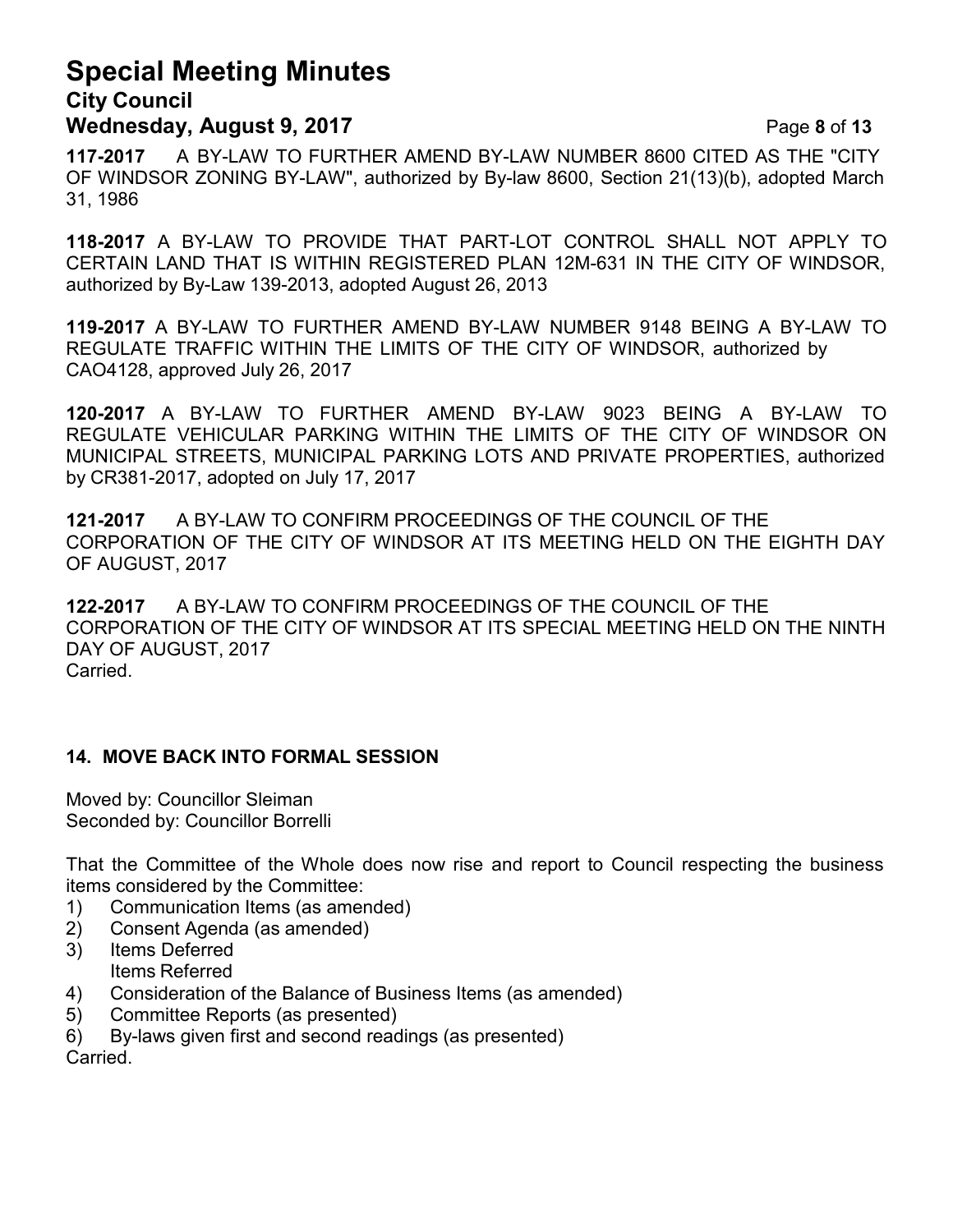## **Special Meeting Minutes City Council Wednesday, August 9, 2017** Page **9** of **13 15. NOTICES OF MOTION**

None presented.

### **16. THIRD AND FINAL READING OF THE BY-LAWS**

Moved by: Councillor Bortolin Seconded by: Councillor Elliott

That the following By-laws No. 115-2017 through 121-2017 (inclusive), having been read a first and second time be now read a third time and finally passed and that the Mayor and City Clerk **BE AUTHORIZED** to sign and seal the same notwithstanding any contrary provision of the Council. Carried.

That By-law 122-2017 having been read a first and second time be now read a third time and finally passed and that the Mayor and Clerk **BE AUTHORIZED** to sign and seal the same notwithstanding any contrary provision of the Council.

#### **17. PETITIONS**

#### **√CLERK'S CORRECTION\*\***

Moved by: Councillor Francis Seconded by: Councillor Gignac

Decision Number: CR478/2017

That the petition presented by Councillor Holt petition regarding the condition of the property at 755 Louis Avenue **BE RECEIVED** as part of the public record.

√That the petition presented by Councillor Holt regarding the condition of the property at 755 Louis Avenue **BE RECEIVED** by the Clerk and that the Clerk **BE DIRECTED** to forward the petition to the City Solicitor for the purpose of an examination of the requested works or undertakings; and further, that a report **BE PROVIDED** consistent with the direction provided. Carried.√

#### Decision Number: CR479/2017

That the petition presented by Councillor Kusmierczyk petition to request action for storm sewer upgrades **BE RECEIVED** as part of the public record.

√That the petition presented by Councillor Kusmierczyk to request action for storm sewer upgrades **BE RECEIVED** by the Clerk and that the Clerk **BE DIRECTED** to forward the petition to the City Engineer for the purpose of an examination of the requested works or undertakings; and further, that a report **BE PROVIDED** consistent with the direction provided. Carried.√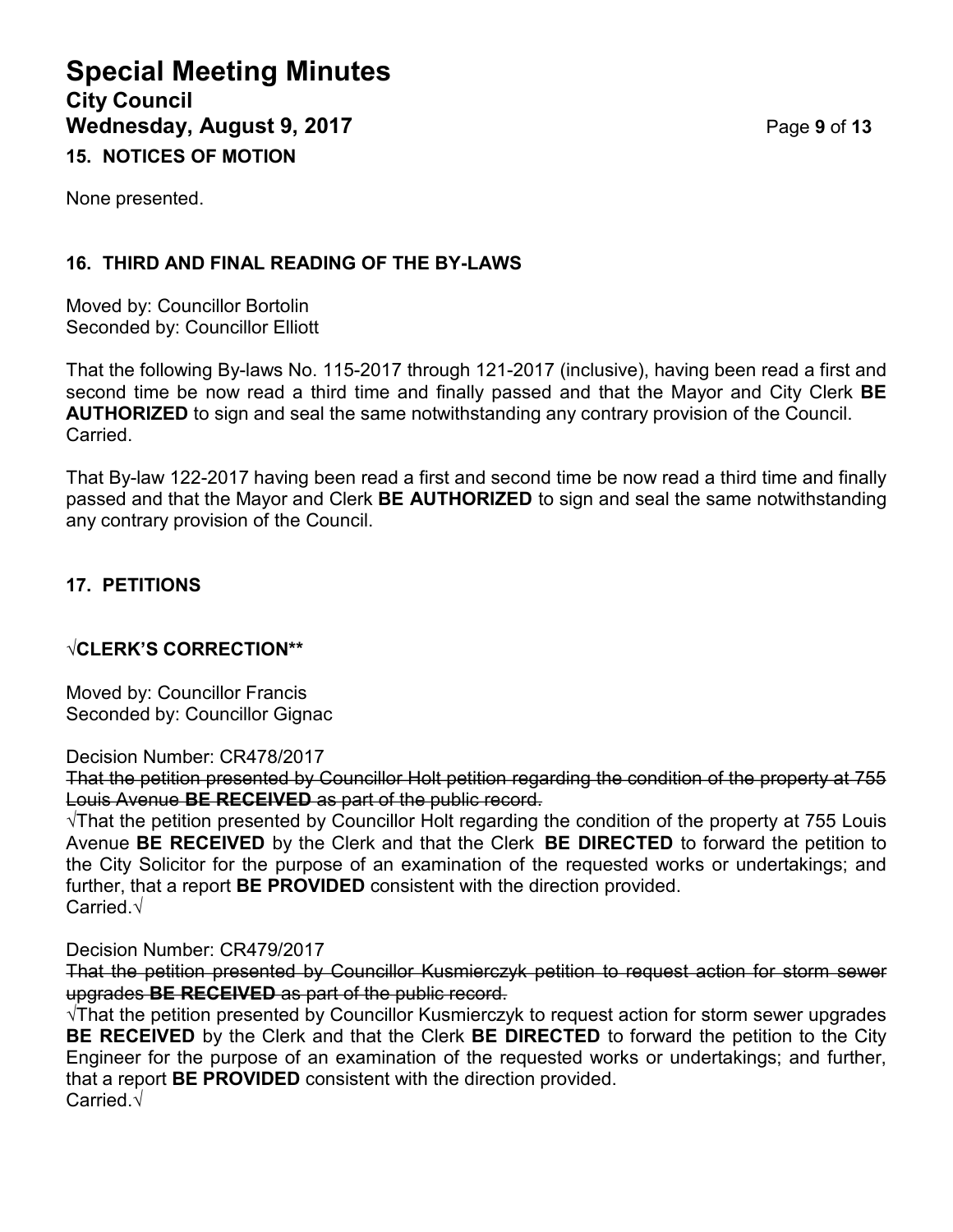## **Special Meeting Minutes City Council Wednesday, August 9, 2017** Page **10** of **13**

Decision Number: CR480/2017

That the petition presented by Councillor Bortolin petition regarding the WBIA opposing the conversion of commercial lease spaces at the Pelissier Street parking garage **BE RECEIVED** as part of the public record.

#### Carried.

√That the petition presented by Councillor Bortolin regarding the WBIA opposing the conversion of commercial lease spaces at the Pelissier Street parking garage **BE RECEIVED** by the Clerk and that the Clerk **BE DIRECTED** to forward the petition to the City Engineer for the purpose of an examination of the requested works or undertakings; and further, that a report **BE PROVIDED** consistent with the direction provided.

Carried.√

Clerk's File: ACO/12746

#### **18. QUESTION PERIOD**

#### **18.2 CQ25-2017**

Moved by: Councillor Marra Seconded by: Councillor Kusmierczyk

#### Decision Number: CR481/2017

That the following Council Question by Councillor Kusmierczyk **BE APPROVED**, and that Administration **BE DIRECTED** to proceed with the necessary actions to respond to the Council Question in the form of a written report, consistent with Council's instructions, and in accordance with Section 17.1 of the Procedure By-law 98-2011:

#### CQ 25-2017:

#### **Assigned to City Engineer**

Asks Administration that as residents of the north side of Riverside Drive are concerned about the state of the breakwall and ownership of the breakwall is in question, I ask administration to determine and report back on the ownership of the breakwall on properties along Riverside Drive in Ward 7.

**Carried** 

Clerk's File: APM2017

#### **18.3 CQ26-2017**

Moved by: Councillor Marra Seconded by: Councillor Kusmierczyk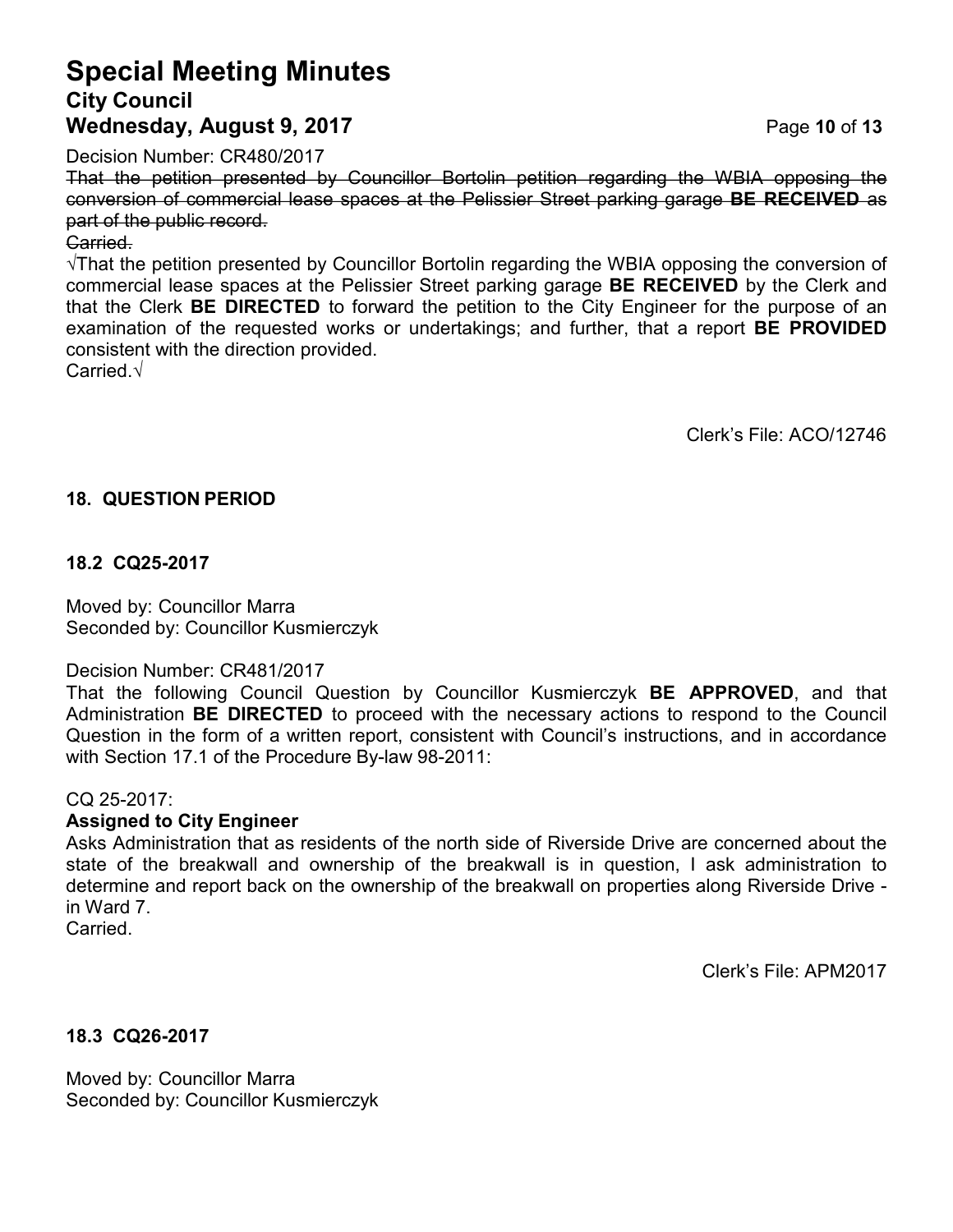## **Special Meeting Minutes City Council Wednesday, August 9, 2017** Page **11** of **13**

Decision Number: CR482/2017

That the following Council Question by Councillor Kusmierczyk **BE APPROVED**, and that Administration **BE DIRECTED** to proceed with the necessary actions to respond to the Council Question in the form of a written report, consistent with Council's instructions, and in accordance with Section 17.1 of the Procedure By-law 98-2011:

#### CQ 26-2017:

#### **Assigned to City Engineer**

Asks that as residents of Sandpoint/Vanderbilt are concerned about thick dust coming from nearby gravel piles on commercial property, I ask Administration to report on options to address this matter.

**Carried** 

Clerk's File: EI2017

#### **18.4 CQ27-2017**

Moved by: Councillor Marra Seconded by: Councillor Kusmierczyk

#### Decision Number: CR483/2017

That the following Council Question by Councillor Kusmierczyk **BE APPROVED**, and that Administration **BE DIRECTED** to proceed with the necessary actions to respond to the Council Question in the form of a written report, consistent with Council's instructions, and in accordance with Section 17.1 of the Procedure By-law 98-2011:

#### CQ 27-2017:

#### **Assigned to Corporate Leader, Parks, Recreation, Culture & Facilities**

Asks that Administration report back on signage and location options for first responders responding to emergencies in parks to help identify location of emergency, or location of person in distress.

Carried.

Clerk's File: SR2017

#### **18.5 CQ28-2017**

Moved by: Councillor Marra Seconded by: Councillor Kusmierczyk

Decision Number: CR484/2017

That the following Council Question by Councillor Holt **BE APPROVED**, and that Administration **BE DIRECTED** to proceed with the necessary actions to respond to the Council Question in the form of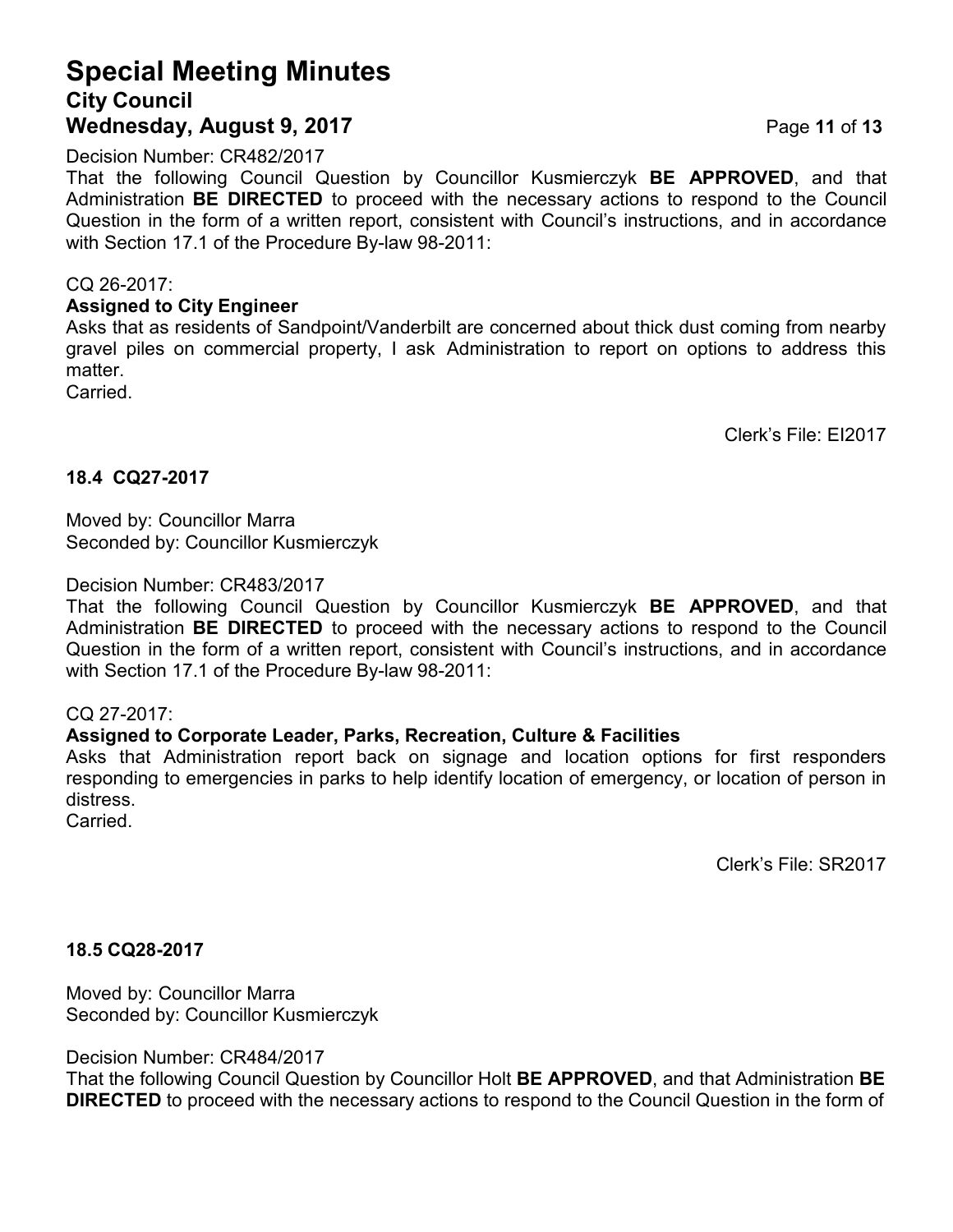## **Special Meeting Minutes City Council Wednesday, August 9, 2017** Page **12** of **13**

a written report, consistent with Council's instructions, and in accordance with Section 17.1 of the Procedure By-law 98-2011:

#### CQ 28-2017:

#### **Assigned to City Planner**

Asks Administration to report back to the Planning, Heritage & Economic Development Standing Committee on methods of introducing "Pink Code" or "Pink Zoning" as recommended in their report to Council (CM 63/2017) of November 11, 2016. Carried.

Clerk's File: SPL2017

#### **18.6 CQ29-2017**

Moved by: Councillor Marra Seconded by: Councillor Kusmierczyk

Decision Number: CR485/2017

That the following Council Question by Councillor Payne **BE APPROVED**, and that Administration **BE DIRECTED** to proceed with the necessary actions to respond to the Council Question in the form of a written report, consistent with Council's instructions, and in accordance with Section 17.1 of the Procedure By-law 98-2011:

#### CQ 29-2017:

#### **Assigned to City Engineer**

Asks for a report on the feasibility of removing the stop signs on Calderwood at Woodward which are apparently unnecessary. Carried.

Clerk's File: ST2017

#### **18.7 CQ30-2017**

Moved by: Councillor Marra Seconded by: Councillor Kusmierczyk

Decision Number: CR486/2017

That the following Council Question by Councillor Marra **BE APPROVED**, and that Administration **BE DIRECTED** to proceed with the necessary actions to respond to the Council Question in the form of a written report, consistent with Council's instructions, and in accordance with Section 17.1 of the Procedure By-law 98-2011: